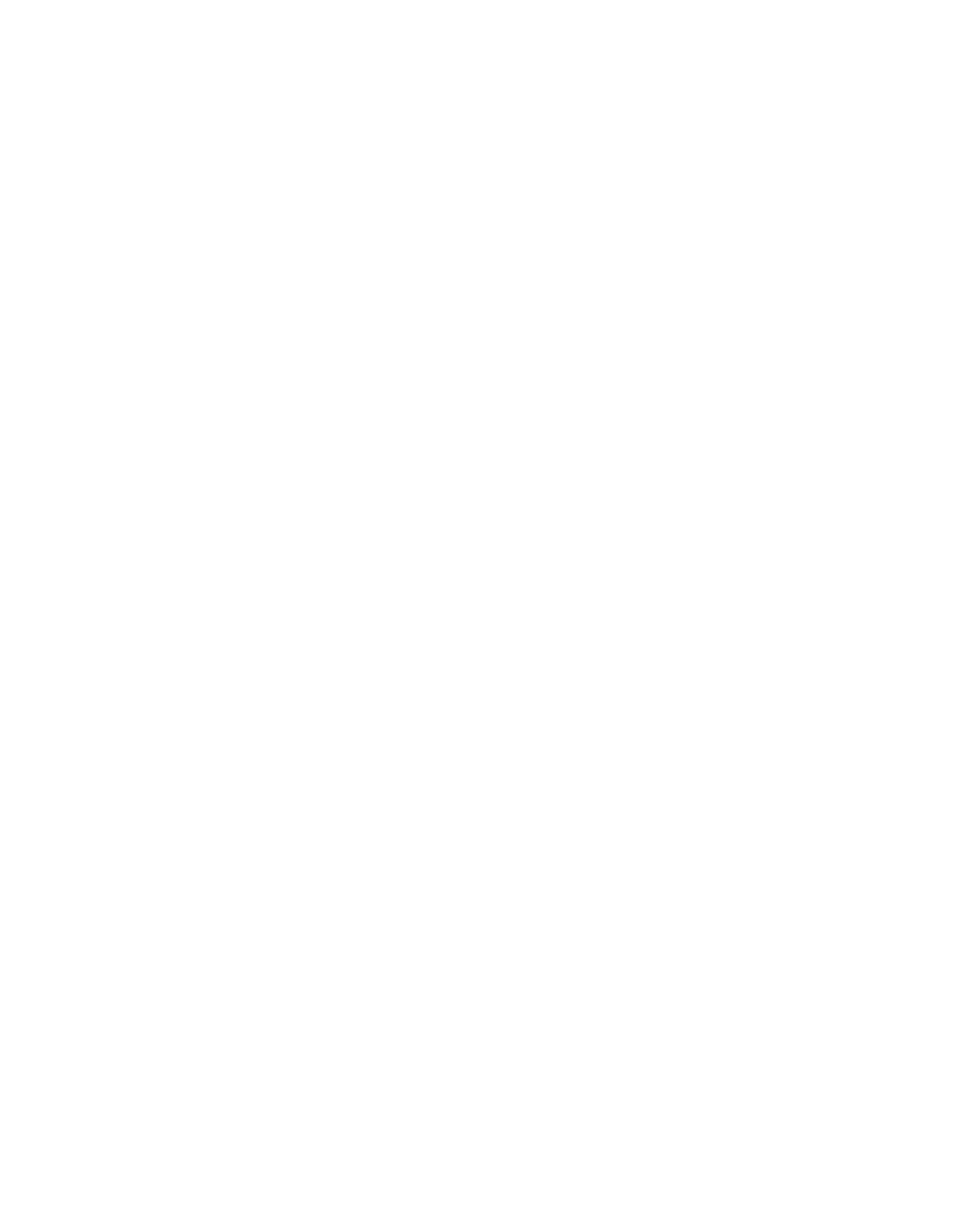# **Climate Change 2001: Impacts, Adaptation, and Vulnerability**

Edited by

**James J. McCarthy Osvaldo F. Canziani Neil A. Leary**

*Museum of Comparative Zoology National Universities IPCC Working Group II Harvard University of La Plata and Comahue Technical Support Unit*

> **David J. Dokken Kasey S. White** *University Corporation IPCC Working Group II*

*for Atmospheric Research Technical Support Unit*

Contribution of Working Group II to the Third Assessment Report of the Intergovernmental Panel on Climate Change

*Published for the Intergovernmental Panel on Climate Change*

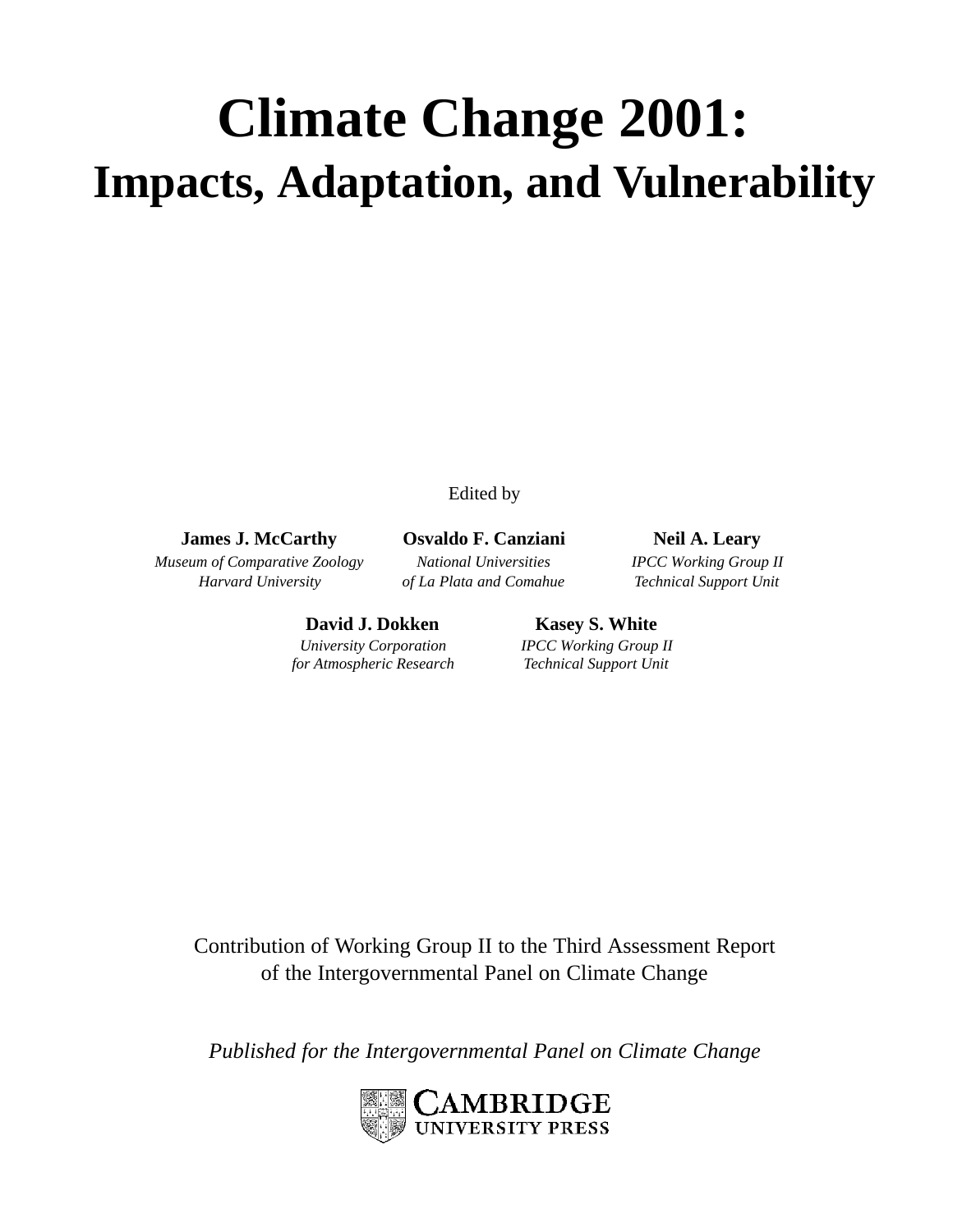#### PUBLISHED BY THE PRESS SYNDICATE OF THE UNIVERSITY OF CAMBRIDGE The Pitt Building, Trumpington Street, Cambridge, United Kingdom

#### CAMBRIDGE UNIVERSITY PRESS

The Edinburgh Building, Cambridge CB2 2RU, UK 40 West 20th Street, New York, NY 10011-4211, USA 10 Stamford Road, Oakleigh, VIC 3166, Australia Ruiz de Alarcón 13, 28014 Madrid, Spain Dock House, The Waterfront, Cape Town 8001, South Africa

http://www.cambridge.org

©IPCC 2001

This book is in copyright. Subject to statutory exception and to the provisions of relevant collective licensing agreements, no reproduction of any part may take place without the written permission of Cambridge University Press.

First published 2001

Printed in the United States of America

*Typeface* Times 10/12 pt. *System* QuarkXPress 4.1 [AU]

*A catalog record for this book is available from the British Library*

*Library of Congress Cataloging-in-Publication Data available*

ISBN 0 521 80768 9 hardback ISBN 0 521 01500 6 paperback

#### *Cover Image Credit*

Earth's city lights—shown for a projection spanning Europe, Asia, and Africa—is one indicator of the scale of human influence on the world. The brightest areas of the Earth are the most urbanized, but not necessarily the most populated. Image by Robert Simmon and Craig Mayhew, Science Systems and Applications, Inc.; data courtesy of the United States Air Force Defense Meteorological Satellite Program (DMSP) and the National Oceanic and Atmospheric Administration's National Geophysical Data Center, based on research performed by Dr. Marc Imhoff of the National Aeronautics and Space Administration's Goddard Space Flight Center.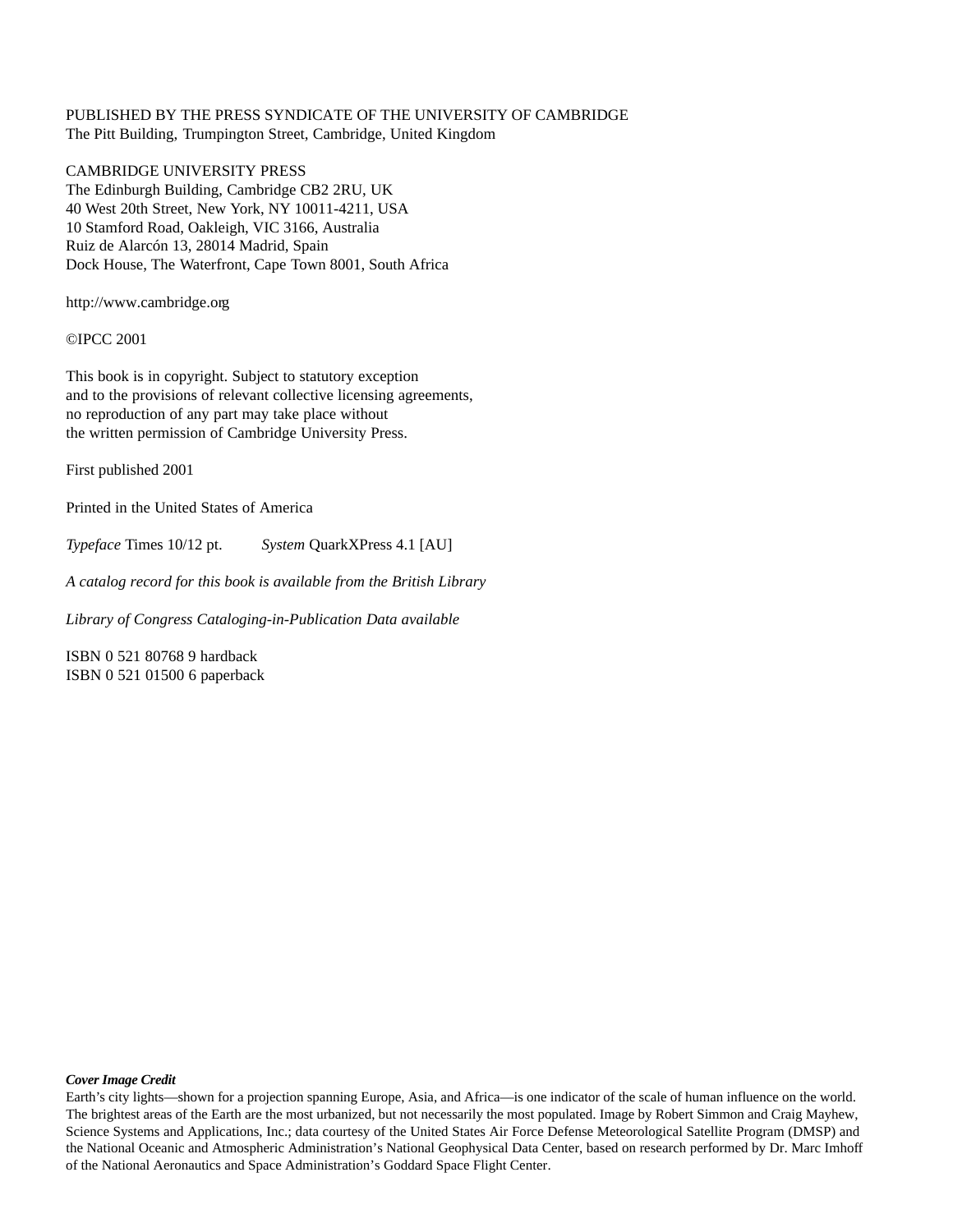# **Contents**

#### **Chapter**

| 5. |  |
|----|--|
| 6. |  |
|    |  |
|    |  |
|    |  |
|    |  |
|    |  |
|    |  |
|    |  |
|    |  |
|    |  |
|    |  |
|    |  |
|    |  |
|    |  |

#### Annex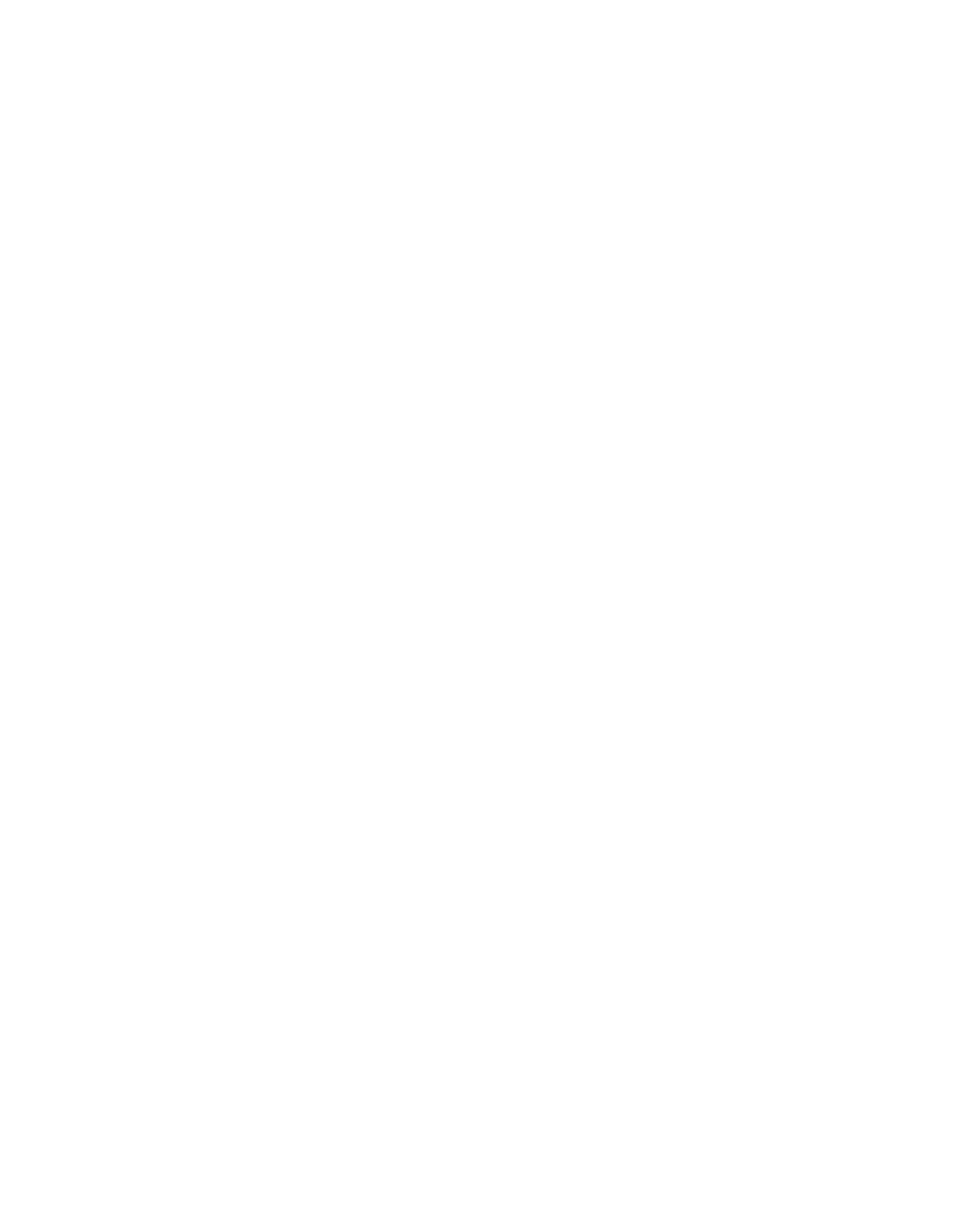### **Foreword**

The Intergovernmental Panel on Climate Change (IPCC) was jointly established by the World Meteorological Organization (WMO) and the United Nations Environment Programme (UNEP) in 1988. Its terms of reference includes: (i) to assess available scientific and socioeconomic information on climate change and its impacts and on the options for mitigating climate change and adapting to it, and (ii) to provide, on request, scientific/technical/socioeconomic advice to the Conference of the Parties (COP) to the United Nations Framework Convention on Climate Change (UNFCCC). From 1990, the IPCC has produced a series of Assessment Reports, Special Reports, Technical Papers, methodologies, and other products that have become standard works of reference, widely used by policymakers, scientists, and other experts.

This volume, which forms part of the Third Assessment Report (TAR), has been produced by Working Group II (WGII) of the IPCC and focuses on the environmental, social, and economic consequences of climate change and potential adaptation responses. It consists of 19 chapters covering the sensitivity, adaptive capacity, and vulnerability of natural and human systems to climate change, and the potential impacts and adaptation options at regional and global scales.

As is usual in the IPCC, success in producing this report has depended first and foremost on the knowledge, enthusiasm, and cooperation of many hundreds of experts worldwide, in many related but different disciplines. We would like to express

our gratitude to all the Coordinating Lead Authors, Lead Authors, Contributing Authors, Review Editors, and Expert Reviewers. These individuals have devoted enormous time and effort to produce this report and we are extremely grateful for their commitment to the IPCC process. We would like to thank the staff of the WGII Technical Support Unit and the IPCC Secretariat for their dedication in coordinating the production of another successful IPCC report.

We are also grateful to the governments that have supported their scientists'participation in the IPCC process and that have contributed to the IPCC Trust Fund to provide for the essential participation of experts from developing countries and countries with economies in transition. We would like to express our appreciation to the governments of Australia, Japan, Malta, Morocco, Peru, Portugal, South Africa, Switzerland, and the United States that hosted drafting sessions in their countries, to the government of Switzerland that hosted the Sixth Session of Working Group II in Geneva, and to the government of the United States that funded the WGII Technical Support Unit.

We would particularly like to thank Dr. Robert Watson, Chairman of the IPCC, for his sound direction and tireless and able guidance of the IPCC, and Prof. James McCarthy and Dr. Osvaldo Canziani, the Co-Chairmen of Working Group II, for their skillful leadership of Working Group II through the production of this report.

#### **G.O.P. Obasi**

Secretary-General World Meteorological Organization

#### **K. Töpfer**

Executive Director United Nations Environment Programme and Director-General United Nations Office in Nairobi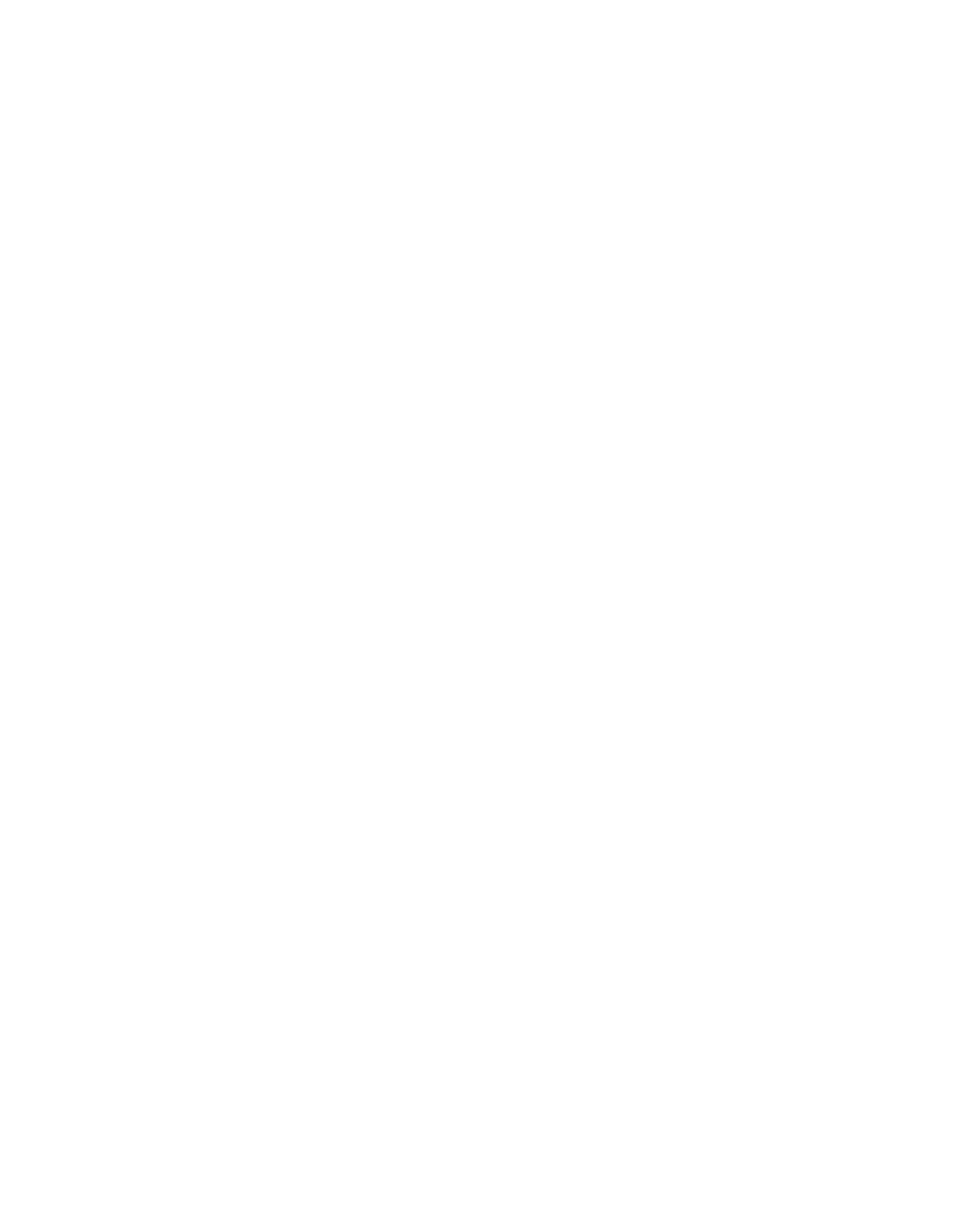### **Preface**

This volume, *Climate Change 2001: Impacts, Adaptation, and Vulnerability*, is the Working Group II (WGII) contribution to the Third Assessment Report (TAR) of the Intergovernmental Panel on Climate Change (IPCC). The companion volumes of the TAR are *Climate Change 2001: the Scientific Basis* (WGI) and *Climate Change 2001: Mitigation* (WGIII). Afourth volume of the TAR is being prepared to provide a synthesis of the findings of the three Working Groups and will focus on questions addressing particular policy issues raised in the context of the Framework Convention on Climate Change.

Since the inception of the IPCC, its Working Group II has focused on the impacts of projected climate change. The current WGII report differs somewhat in scope from earlier WGII assessments. This report examines climate change impacts, adaptation, and vulnerability across a range of systems and sectors, as was done in the Second Assessment Report (SAR, published in 1996), and includes a regional assessment, updated from the *Special Report on Regional Impacts of Climate Change* (1998). Environmental, social, and economic dimensions of these issues are assessed in this report, whereas the previous WGII report focused primarily on environmental dimensions. Efforts are made in the new assessment to address a number of issues that cut across the various sectors and systems covered by the WGII report, as well as across the three Working Groups of IPCC, such as sustainable development, equity, scientific uncertainties, costing methodologies, and decisionmaking frameworks. Mitigation of climate change, treated in previous WGII reports, is now the subject of WGIII's contribution to the TAR.

Research on climate impacts has grown considerably since the SAR, and much has been learned in the past 5 years regarding the potential risk of damage associated with projected climate change. The research has added to what we know about the vulnerabilities to climate change of a wide range of ecological systems (forests, grasslands, wetlands, rivers, lakes, and marine environments) and human systems (agriculture, water resources, coastal resources, human health, financial institutions, and human settlements).

Observational evidence of changes has accumulated in many physical and biological systems (e.g., glacial melting, shifts in geographic ranges of plant and animal species, and changes in plant and animal biology) that are highly consistent with warming observed in recent decades. These observations are adding to our knowledge of the sensitivity of affected systems to changes in climate and can help us to understand the vulnerability of systems to the greater and more rapid climate changes projected for the 21st century. A number of unique systems are increasingly recognized as especially vulnerable to

climate change (e.g., glaciers, coral reefs and atolls, mangroves, boreal and tropical forests, polar and alpine ecosystems, prairie wetlands, and remnant native grasslands). In addition, climate change is expected to threaten some species with greater probability of extinction. Potential changes in the frequency, intensity, and persistence of climate extremes (e.g. heat waves, heavy precipitation, and drought) and in climate variability [e.g., El Niño Southern Oscillation (ENSO)] are emerging as key determinants of future impacts and vulnerability. The many interactions of climate change with other stresses on the environment and human populations, as well as linkages between climate change and sustainable development, are increasingly emphasized in recent research and preliminary insights from these important efforts are reflected in the report.

The value of adaptation measures to diminish the risk of damage from future climate change, and from present climate variability, was recognized in previous assessments and is confirmed and expanded upon in the new assessment. Understanding of the determinants of adaptive capacity has advanced and confirms the conclusion that developing countries, particularly the least developed countries, have lesser capacity to adapt than do developed countries. This condition contributes to relatively high vulnerability to damaging effects of climate change in these countries.

The WGII report was compiled by 183 Lead Authors between July 1998 and February 2001. In addition, 243 Contributing Authors submitted draft text and information to the Lead Author teams. Drafts of the report were circulated twice for review, first to experts and a second time to both experts and governments. Comments received from 440 reviewers were carefully analyzed and assimilated to revise the document with guidance provided by 33 Review Editors. The revised report was presented for consideration at a session of the Working Group II panel held in Geneva from 13 to 16 February 2001, in which delegates from 100 countries participated. There, the Summary for Policymakers was approved in detail and the full report accepted.

This report contains a Summary for Policymakers (SPM) and a Technical Summary (TS) in addition to the 19 chapters comprising the full report. Each paragraph of the SPM has been referenced to the supporting sections of the TS. In turn, each paragraph of the TS has been referenced to the appropriate section of the relevant chapter. The first three chapters set the stage for the report by discussing the context of climate change, methods for research and assessment, and development of scenarios. Chapters 4 through 9 assess the state of knowledge regarding climate change impacts, adaptation, and vulnerability for different natural and human systems or sectors. Chapters 10